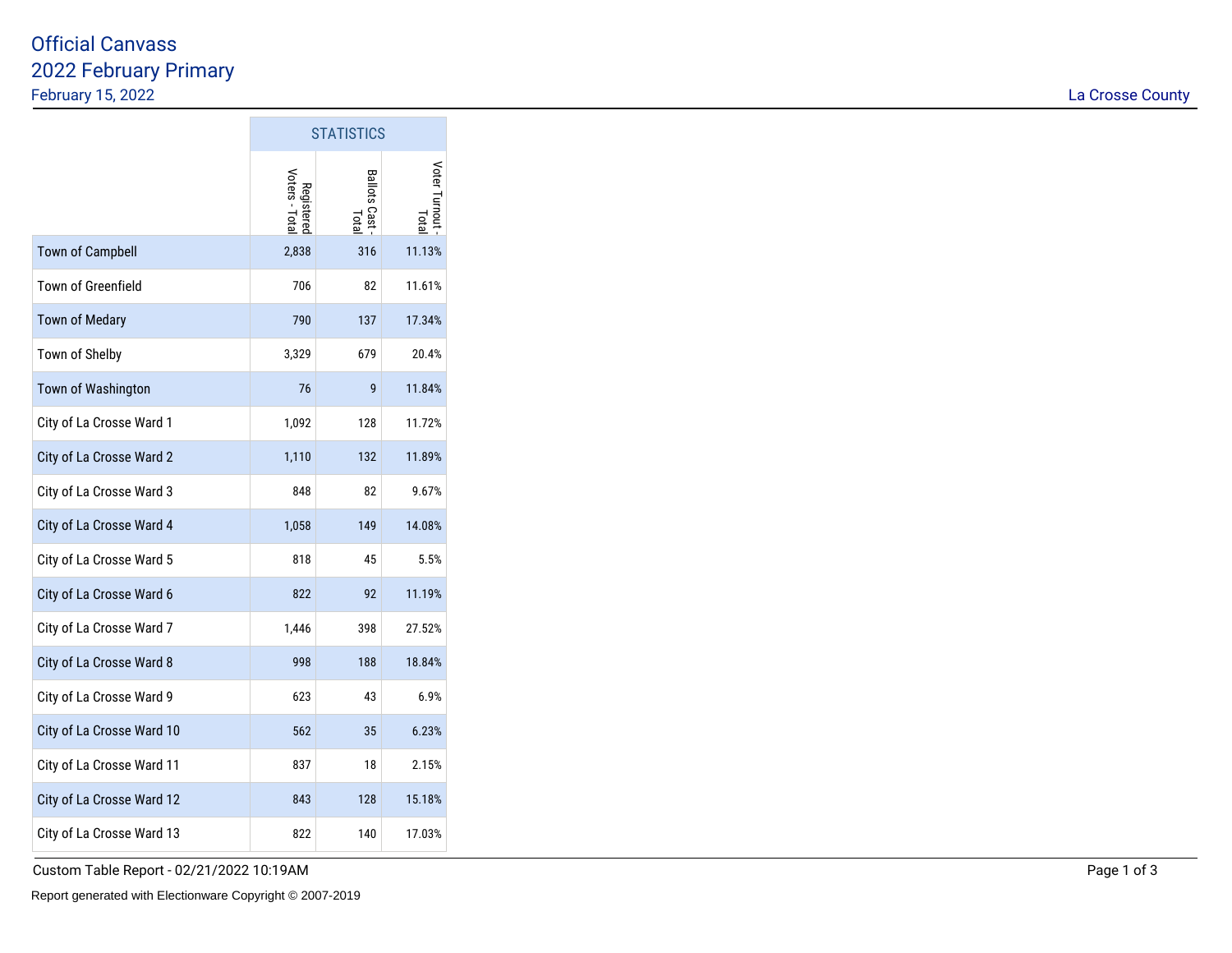## 2022 February Primary February 15, 2022Official Canvass

|                           | <b>STATISTICS</b>            |                         |                       |  |
|---------------------------|------------------------------|-------------------------|-----------------------|--|
|                           | Registered<br>Voters - Total | Ballots Cast -<br>Total | Voter Turnout<br>Tota |  |
| City of La Crosse Ward 14 | 819                          | 90                      | 10.99%                |  |
| City of La Crosse Ward 15 | 856                          | 138                     | 16.12%                |  |
| City of La Crosse Ward 16 | 1,042                        | 151                     | 14.49%                |  |
| City of La Crosse Ward 17 | 1,339                        | 424                     | 31.67%                |  |
| City of La Crosse Ward 18 | 1,323                        | 394                     | 29.78%                |  |
| City of La Crosse Ward 19 | 1,360                        | 242                     | 17.79%                |  |
| City of La Crosse Ward 20 | 979                          | 123                     | 12.56%                |  |
| City of La Crosse Ward 21 | 1,062                        | 189                     | 17.8%                 |  |
| City of La Crosse Ward 22 | 1,109                        | 138                     | 12.44%                |  |
| City of La Crosse Ward 23 | 1,267                        | 269                     | 21.23%                |  |
| City of La Crosse Ward 24 | 1,179                        | 214                     | 18.15%                |  |
| City of La Crosse Ward 25 | 1,083                        | 230                     | 21.24%                |  |
| City of La Crosse Ward 26 | 1,383                        | 268                     | 19.38%                |  |
| <b>Totals</b>             | 34,419                       | 5,671                   |                       |  |